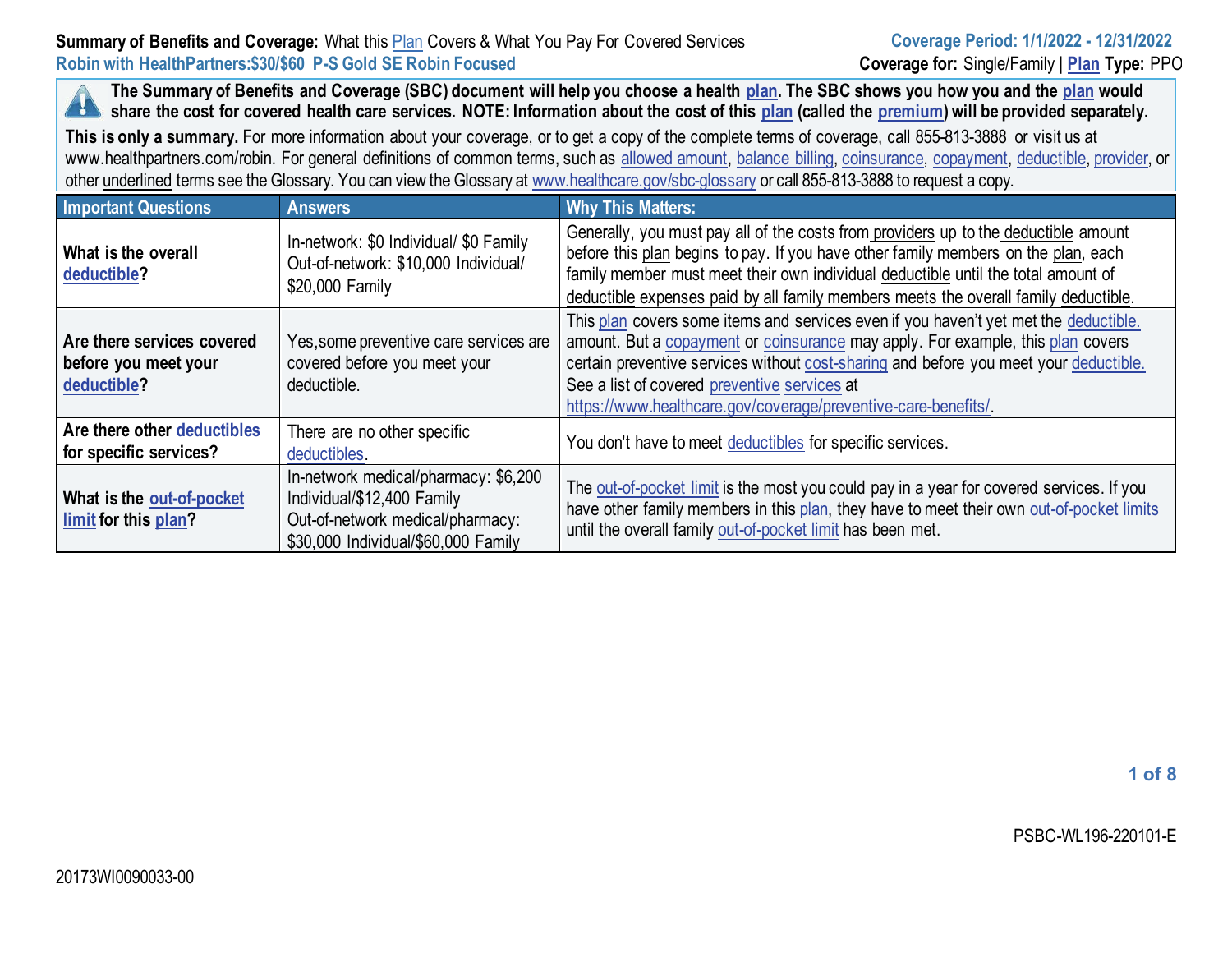| <b>Important Questions</b>                          | <b>Answers</b>                                                                                                             | <b>Why This Matters:</b>                                                                                                                                                                                                                                                                                                                                                                                                                                                             |
|-----------------------------------------------------|----------------------------------------------------------------------------------------------------------------------------|--------------------------------------------------------------------------------------------------------------------------------------------------------------------------------------------------------------------------------------------------------------------------------------------------------------------------------------------------------------------------------------------------------------------------------------------------------------------------------------|
| What is not included in the<br>out-of-pocket limit? | Premium, balance-billed charges<br>(unless balanced billing is prohibited),<br>and health care this plan doesn't<br>cover. | Even though you pay these expenses, they don't count toward the out-of-pocket limit.                                                                                                                                                                                                                                                                                                                                                                                                 |
| Will you pay less if you use<br>a network provider? | Yes, See<br>www.healthpartners.com/robin/focused<br>or call 1-800-883-2177 for a list of in-<br>network providers.         | This plan uses a provider network. You will pay less if you use a provider in the plan's<br>network. You will pay the most if you use an out-of-network provider, and you might<br>receive a bill from a provider for the difference between the provider's charge and what<br>your plan pays (balance billing). Be aware, your network provider might use an out-of-<br>network provider for some services (such as lab work). Check with your provider before<br>you get services. |
| Do you need a referral to<br>see a specialist?      | No                                                                                                                         | You can see the in-network specialist you choose without a referral.                                                                                                                                                                                                                                                                                                                                                                                                                 |



All **[copayment](https://www.healthcare.gov/sbc-glossary/#copayment)** and **[coinsurance](https://www.healthcare.gov/sbc-glossary/#coinsurance)** costs shown in this chart are after your **[deductible](https://www.healthcare.gov/sbc-glossary/#deductible)** has been met, if a **[deductible](https://www.healthcare.gov/sbc-glossary/#deductible)** applies.

| <b>Common</b>                                                       | <b>Services You May Need</b>                        | <b>What You Will Pay</b>                                                                                                                                                             |                                                                                  | <b>Limitations, Exceptions, and Other Important</b>                                                                                                                |
|---------------------------------------------------------------------|-----------------------------------------------------|--------------------------------------------------------------------------------------------------------------------------------------------------------------------------------------|----------------------------------------------------------------------------------|--------------------------------------------------------------------------------------------------------------------------------------------------------------------|
| <b>Medical Event</b>                                                |                                                     | <b>Network Provider</b><br>(You will pay the<br>least)                                                                                                                               | <b>Out-of-Network Provider</b><br>(You will pay the most)                        | <b>Information</b>                                                                                                                                                 |
| If you visit a health<br>care <i>provider's</i><br>office or clinic | Primary care visit to treat an<br>injury or illness | Primary Office Visit:<br>\$30 copay/Per Visit,<br>Deductible does not<br>apply<br>Convenience Care:<br>\$15 copay/Per Visit,<br>Deductible does not<br>apply<br>Virtuwell: No charge | Primary Office Visit: 50%<br>coinsurance<br>Convenience Care: 50%<br>coinsurance | None                                                                                                                                                               |
|                                                                     | <b>Specialist visit</b>                             | \$60 copay/Per Visit,<br>Deductible does not<br>apply                                                                                                                                | 50% coinsurance                                                                  | None                                                                                                                                                               |
|                                                                     | Preventive care/screening/<br>immunization          | No charge                                                                                                                                                                            | 50% coinsurance                                                                  | You may have to pay for services that aren't<br>preventive. Ask your provider if the services<br>needed are preventive. Then check what your plan<br>will pay for. |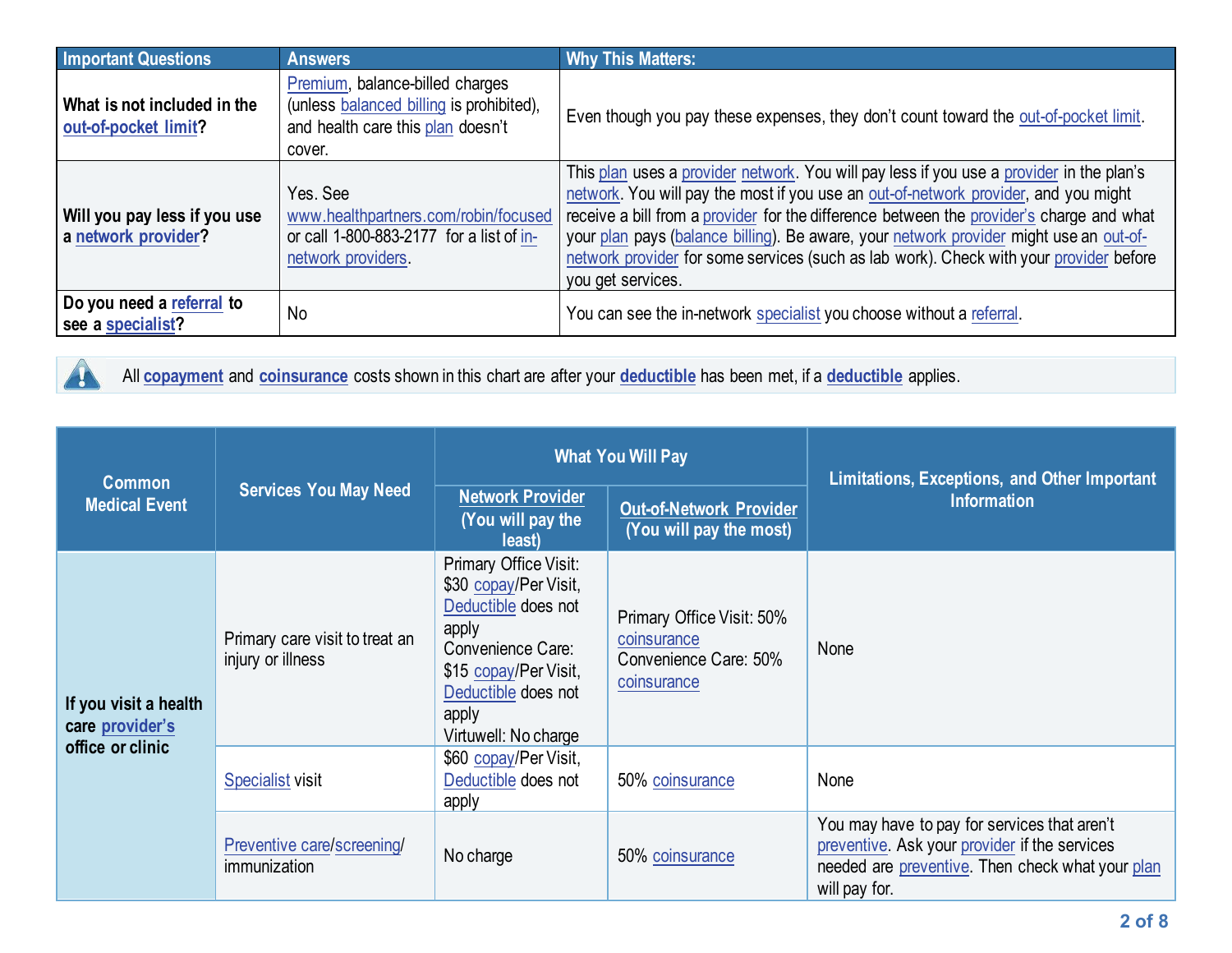| <b>Common</b>                                                                                                                                                                                 | <b>Services You May Need</b>                 |                                                                                                                                                                                                                                                                                                                                                                                                                                                                                                                          | <b>What You Will Pay</b>                                                                                                         | Limitations, Exceptions, and Other Important                                                                                                                          |
|-----------------------------------------------------------------------------------------------------------------------------------------------------------------------------------------------|----------------------------------------------|--------------------------------------------------------------------------------------------------------------------------------------------------------------------------------------------------------------------------------------------------------------------------------------------------------------------------------------------------------------------------------------------------------------------------------------------------------------------------------------------------------------------------|----------------------------------------------------------------------------------------------------------------------------------|-----------------------------------------------------------------------------------------------------------------------------------------------------------------------|
| <b>Medical Event</b>                                                                                                                                                                          |                                              | <b>Network Provider</b><br>(You will pay the<br>least)                                                                                                                                                                                                                                                                                                                                                                                                                                                                   | <b>Out-of-Network Provider</b><br>(You will pay the most)                                                                        | <b>Information</b>                                                                                                                                                    |
|                                                                                                                                                                                               | Diagnostic test (x-ray, blood<br>work)       | No charge                                                                                                                                                                                                                                                                                                                                                                                                                                                                                                                | 50% coinsurance                                                                                                                  | None                                                                                                                                                                  |
| If you have a test                                                                                                                                                                            | Imaging (CT/PET scans,<br>MRI <sub>s</sub> ) | \$200 copay/Per Claim,<br>Deductible does not<br>apply                                                                                                                                                                                                                                                                                                                                                                                                                                                                   | 50% coinsurance                                                                                                                  | None                                                                                                                                                                  |
| If you need drugs<br>to treat your illness<br>or condition<br>More information<br>about <b>prescription</b><br>drug coverage is<br>available at<br>healthpartners.com/<br>genericsadvantagerx | Generic drugs                                | Formulary Low Cost:<br>\$5 copay/Per<br>Prescription,<br>Deductible does not<br>apply at retail, \$15<br>copay/per 93 day<br>supply, Deductible<br>does not apply at mail<br>Formulary High Cost:<br>\$25 copay/Per<br>Prescription,<br>Deductible does not<br>apply at retail, \$75<br>copay/per 93 day<br>supply, Deductible<br>does not apply at mail<br>Non-formulary: \$150<br>copay/Per<br>Prescription,<br>Deductible does not<br>apply \$450 copay/per<br>93 day supply,<br>Deductible does not<br>apply at mail | Formulary: 50%<br>coinsurance at retail, mail<br>not covered<br>Non-formulary: 50%<br>coinsurance at retail, mail<br>not covered | 31 day supply retail / 93 day supply mail order.<br>Formulary insulin covered with no member cost-<br>sharing after a \$25 benefit cap per prescription per<br>month. |
|                                                                                                                                                                                               | Formulary brand drugs                        | \$60 copay/Per<br>Prescription,<br>Deductible does not<br>apply at retail, \$180                                                                                                                                                                                                                                                                                                                                                                                                                                         | 50% coinsurance at retail,<br>mail not covered                                                                                   |                                                                                                                                                                       |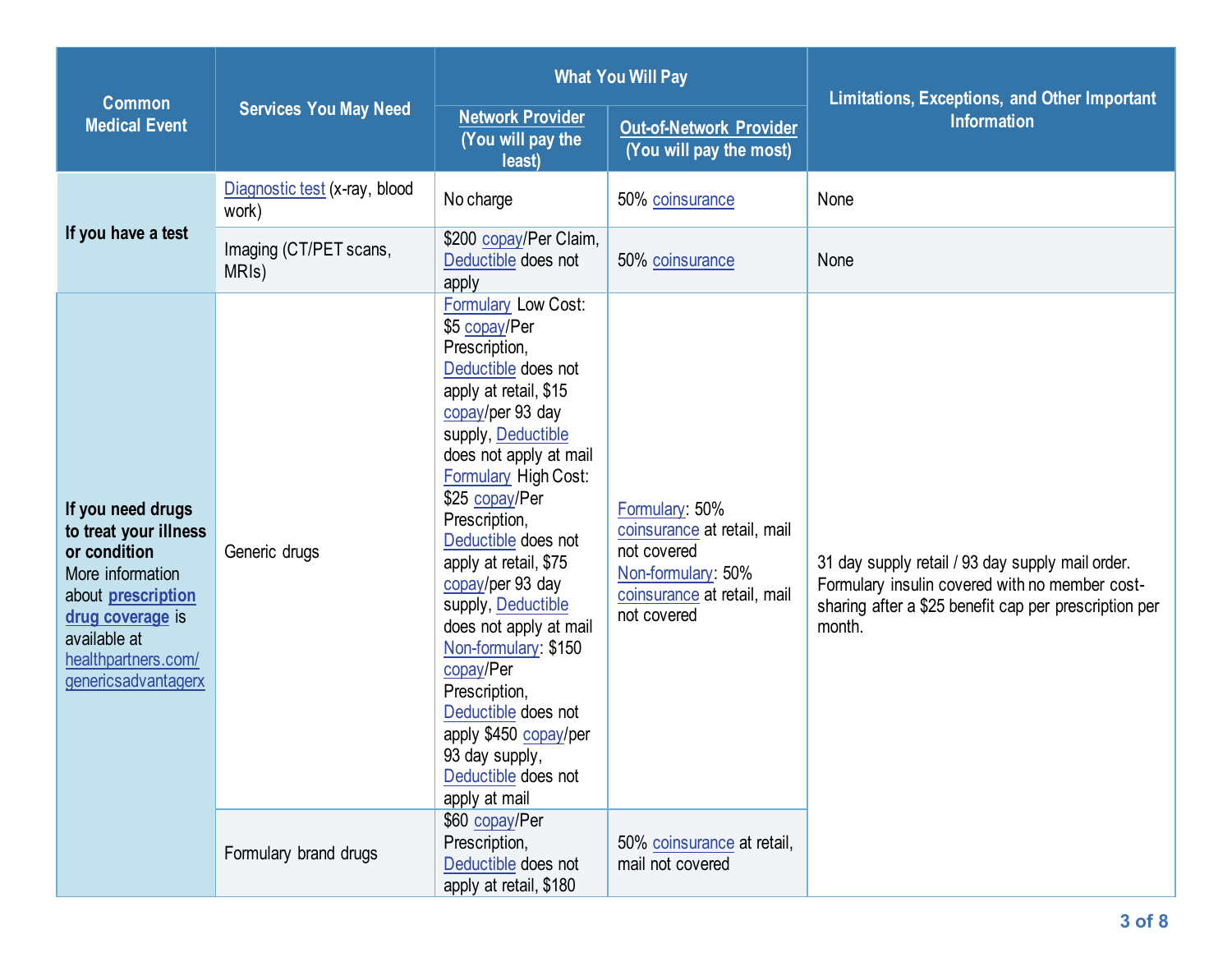|                                               | <b>Services You May Need</b>                      |                                                                                                                                                       | <b>What You Will Pay</b>                                  | Limitations, Exceptions, and Other Important                                                                         |  |
|-----------------------------------------------|---------------------------------------------------|-------------------------------------------------------------------------------------------------------------------------------------------------------|-----------------------------------------------------------|----------------------------------------------------------------------------------------------------------------------|--|
| <b>Common</b><br><b>Medical Event</b>         |                                                   | <b>Network Provider</b><br>(You will pay the<br>least)                                                                                                | <b>Out-of-Network Provider</b><br>(You will pay the most) | <b>Information</b>                                                                                                   |  |
|                                               |                                                   | copay/per 93 day<br>supply, Deductible<br>does not apply at mail                                                                                      |                                                           |                                                                                                                      |  |
|                                               | Non-formulary brand drugs                         | \$150 copay/Per<br>Prescription,<br>Deductible does not<br>apply at retail, \$450<br>copay/per 93 day<br>supply, Deductible<br>does not apply at mail | 50% coinsurance at retail,<br>mail not covered            |                                                                                                                      |  |
|                                               | <b>Specialty drugs</b>                            | \$500 copay,<br>Deductible does not<br>apply                                                                                                          | Not covered                                               | Specialty drugs are limited to drugs on the specialty<br>drug list and must be obtained from a designated<br>vendor. |  |
| If you have                                   | Facility fee (e.g., ambulatory<br>surgery center) | \$2,000 copay                                                                                                                                         | 50% coinsurance                                           | None                                                                                                                 |  |
| outpatient surgery                            | Physician/surgeon fees                            | No charge                                                                                                                                             | 50% coinsurance                                           | None                                                                                                                 |  |
| If you need<br>immediate medical<br>attention | Emergency room care                               | \$500 copay/Per Visit,<br>Deductible does not<br>apply                                                                                                | \$500 copay/Per Visit,<br>Deductible does not apply       | Out-of-network services apply to the in-network<br>deductible.                                                       |  |
|                                               | <b>Emergency medical</b><br>transportation        | \$500 copay/Per trip,<br>Deductible does not<br>apply                                                                                                 | \$500 copay/Per trip,<br>Deductible does not apply        | Out-of-network services apply to the in-network<br>deductible.                                                       |  |
|                                               | <b>Urgent care</b>                                | \$60 copay/Per Visit,<br>Deductible does not<br>apply                                                                                                 | \$60 copay/Per Visit,<br>Deductible does not apply        | Out-of-Network services apply to the in-network<br>deductible.                                                       |  |
| If you have a                                 | Facility fee (e.g., hospital<br>room)             | \$2,000 copay                                                                                                                                         | 50% coinsurance                                           | Facility copay per day for the first three days of<br>admission                                                      |  |
| hospital stay                                 | Physician/surgeon fees                            | No charge                                                                                                                                             | 50% coinsurance                                           | None                                                                                                                 |  |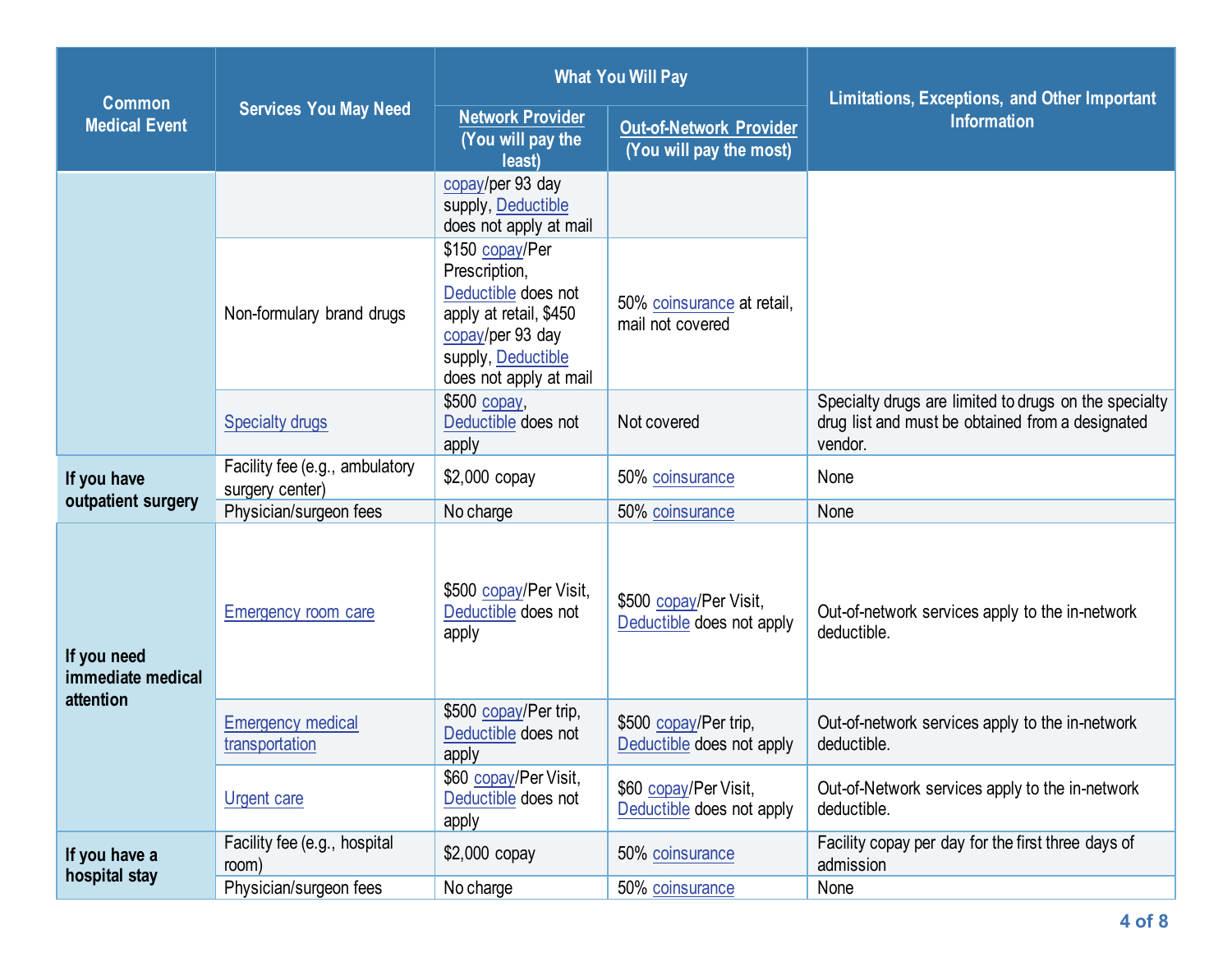|                                                                         | <b>Services You May Need</b>                 | <b>What You Will Pay</b>                                                                                                                 |                                                           | Limitations, Exceptions, and Other Important                                             |  |
|-------------------------------------------------------------------------|----------------------------------------------|------------------------------------------------------------------------------------------------------------------------------------------|-----------------------------------------------------------|------------------------------------------------------------------------------------------|--|
| <b>Common</b><br><b>Medical Event</b>                                   |                                              | <b>Network Provider</b><br>(You will pay the<br>least)                                                                                   | <b>Out-of-Network Provider</b><br>(You will pay the most) | <b>Information</b>                                                                       |  |
| If you need mental<br>health, behavioral<br>health, or                  | Outpatient services                          | \$30 copay/Per Visit,<br>Deductible does not<br>apply                                                                                    | 50% coinsurance                                           |                                                                                          |  |
| substance abuse<br>needs                                                | Inpatient services                           | \$2,000 copay                                                                                                                            | 50% coinsurance                                           | Facility copay per day for the first three days of<br>admission                          |  |
|                                                                         | Office visits                                | No charge                                                                                                                                | 50% coinsurance                                           | Depending on the type of services, a copayment,<br>coinsurance, or deductible may apply. |  |
| If you are pregnant                                                     | Childbirth/delivery<br>professional services | \$2,000 copay                                                                                                                            | 50% coinsurance                                           | None                                                                                     |  |
|                                                                         | Childbirth/delivery facility<br>services     | No charge                                                                                                                                | 50% coinsurance                                           | None                                                                                     |  |
| If you need help<br>recovering or have<br>other special<br>health needs | Home health care                             | Primary: \$30<br>copay/Per Visit,<br>Deductible does not<br>apply<br>Specialty: \$60<br>copay/Per Visit,<br>Deductible does not<br>apply | 50% coinsurance                                           | 60 visits per calendar year                                                              |  |
|                                                                         | <b>Rehabilitation services</b>               | Primary: \$30<br>copay/Per Visit,<br>Deductible does not                                                                                 | 50% coinsurance                                           | Limited to 20 visits each per calendar year                                              |  |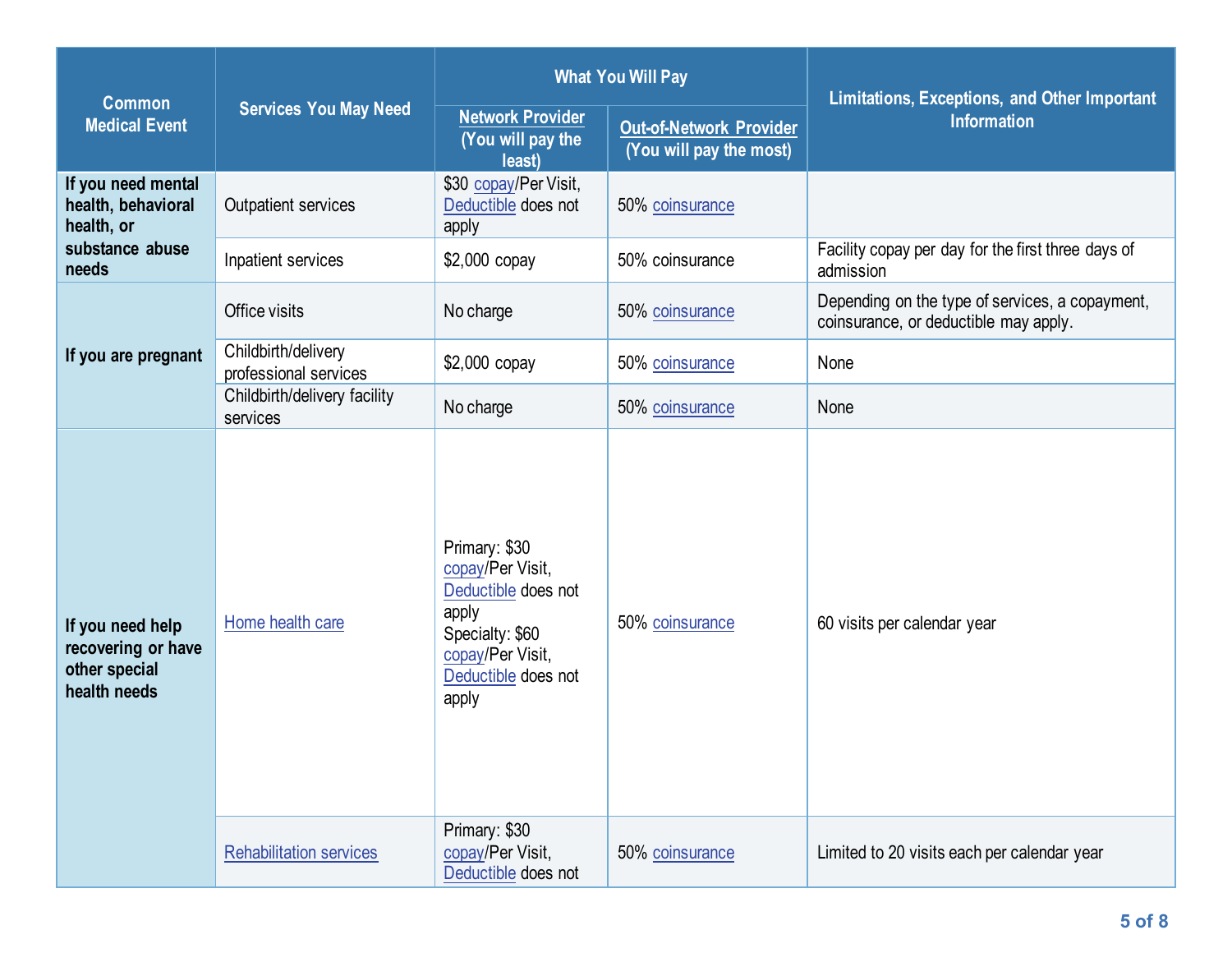|                                           | <b>Services You May Need</b> | <b>What You Will Pay</b>                                                                                                                 |                                                           | Limitations, Exceptions, and Other Important                                                                                          |  |
|-------------------------------------------|------------------------------|------------------------------------------------------------------------------------------------------------------------------------------|-----------------------------------------------------------|---------------------------------------------------------------------------------------------------------------------------------------|--|
| <b>Common</b><br><b>Medical Event</b>     |                              | <b>Network Provider</b><br>(You will pay the<br>least)                                                                                   | <b>Out-of-Network Provider</b><br>(You will pay the most) | <b>Information</b>                                                                                                                    |  |
|                                           |                              | apply<br>Specialty: \$60<br>copay/Per Visit,<br>Deductible does not<br>apply                                                             |                                                           |                                                                                                                                       |  |
|                                           | <b>Habilitation services</b> | Primary: \$30<br>copay/Per Visit,<br>Deductible does not<br>apply<br>Specialty: \$60<br>copay/Per Visit,<br>Deductible does not<br>apply | 50% coinsurance                                           | Limited to 20 visits each per calendar year                                                                                           |  |
|                                           | Skilled nursing care         | \$60 copay/Per Day,<br>Deductible does not<br>apply                                                                                      | Not applicable                                            | 30 days per period of confinment                                                                                                      |  |
|                                           | Durable medical equipment    | No charge                                                                                                                                | 50% coinsurance                                           | None                                                                                                                                  |  |
|                                           | <b>Hospice services</b>      | 20% coinsurance,<br>Deductible does not<br>apply                                                                                         | 50% coinsurance                                           | Respite care is limited to 5 days per episode and<br>respite care and continuous care combined are<br>limited to 30 days per episode. |  |
| If your child needs<br>dental or eye care | Children's eye exam          | No charge                                                                                                                                | 50% coinsurance                                           | None                                                                                                                                  |  |
|                                           | Children's glasses           | \$60 copay, Deductible<br>does not apply                                                                                                 | Not covered                                               | Limited to one pair of eyeglasses (lenses and<br>frames) or one pair of contact lenses per calendar<br>year.                          |  |
|                                           | Children's dental check-up   | No charge                                                                                                                                | 50% coinsurance                                           | None                                                                                                                                  |  |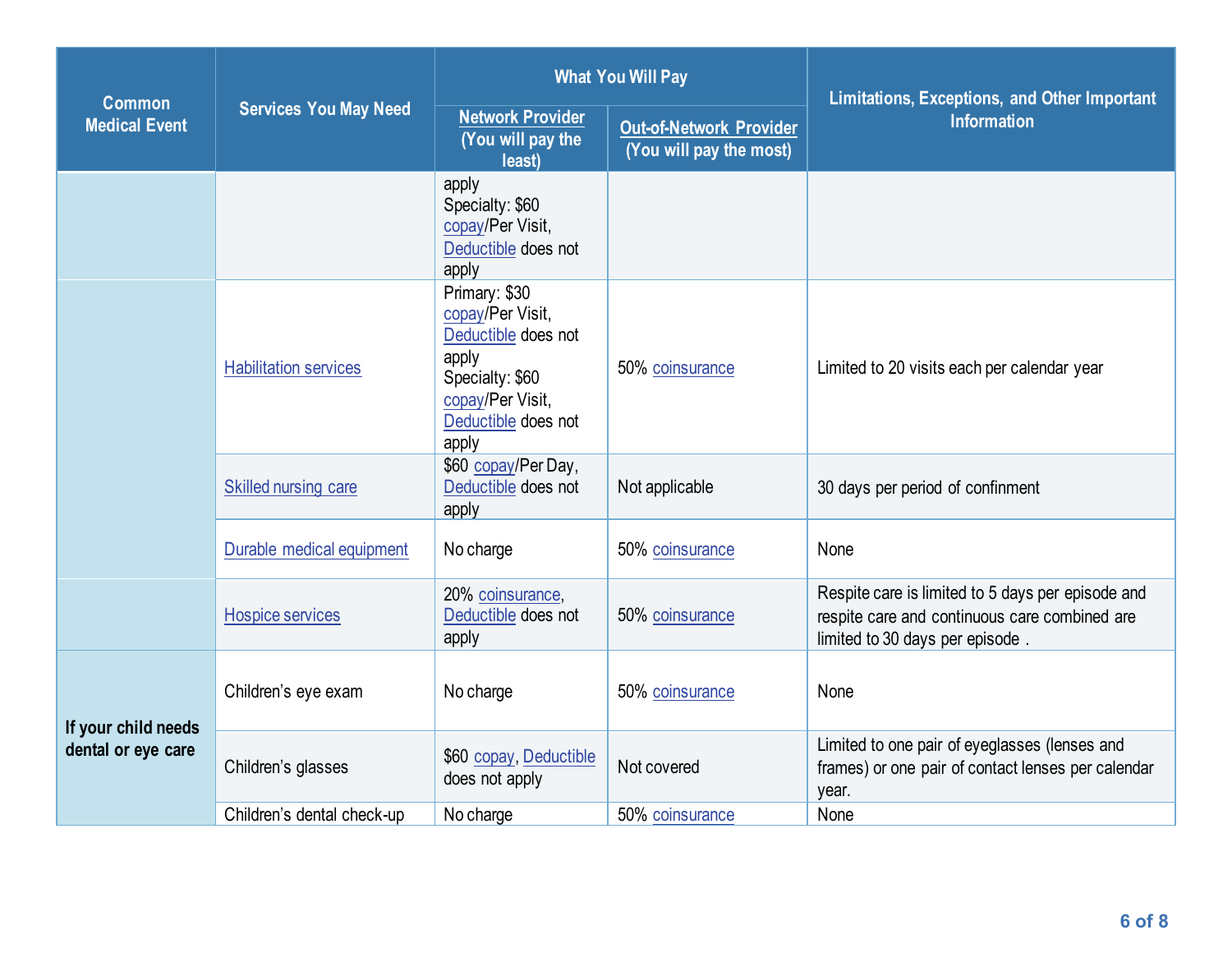## **[Excluded Services](https://www.healthcare.gov/sbc-glossary/#excluded-services) & Other Covered Services:**

| Services Your Plan Generally Does NOT Cover (Check your policy or plan document for more information and a list of any other excluded services.) |                                                                             |                        |  |  |  |
|--------------------------------------------------------------------------------------------------------------------------------------------------|-----------------------------------------------------------------------------|------------------------|--|--|--|
| • Acupuncture                                                                                                                                    | • Infertility treatment                                                     | • Private-duty nursing |  |  |  |
| • Bariatric surgery                                                                                                                              | • Long-term care                                                            | • Routine foot care    |  |  |  |
| • Cosmetic surgery with the exception of port wine<br>stain removal and reconstructive surgery                                                   | • Non-emergency care when traveling outside the U.S. • Weight loss programs |                        |  |  |  |
| Other Covered Services (Limitations may apply to these services. This isn't a complete list. Please see your plan document.)                     |                                                                             |                        |  |  |  |
| • Chiropractic care                                                                                                                              | • Hearing aids (Adult)                                                      |                        |  |  |  |
| • Dental care (Children)                                                                                                                         | • Routine eye care (Adult)                                                  |                        |  |  |  |
| Visu Blukk to Angland Annance Theorym constructed that you had flux model is adversed on a model of the control before the full beach            |                                                                             |                        |  |  |  |

**Your Rights to Continue Coverage:** There are agencies that can help if you want to continue your coverage after it ends. The contact information for those agencies is: Your plan at 1-800-883-2177, the Department of Labor's Employee Benefits Security Administration at 1-866-444-EBSA (3272) or www.dol.gov/ebsa/healthreform or the Wisconsin Office of the Commissioner of Insurance at 608-266-0103 / 1-800-236-8517. Other coverage options may be available to you too, including buying individual insurance coverage through the Health Insurance [Marketplace.](https://www.healthcare.gov/sbc-glossary/#marketplace) For more information about th[e Marketplace,](https://www.healthcare.gov/sbc-glossary/#marketplace) visit www.HealthCare.gov or call 1-800-318-2596.

Your Grievance an[d Appeals](https://www.healthcare.gov/sbc-glossary/#appeal) Rights: There are agencies that can help if you have a complaint against you[r plan](https://www.healthcare.gov/sbc-glossary/#plan) for a denial of [a claim.](https://www.healthcare.gov/sbc-glossary/#claim) This complaint is called a [grievance](https://www.healthcare.gov/sbc-glossary/#grievance) or [appeal.](https://www.healthcare.gov/sbc-glossary/#appeal) For more information about your rights, look at the explanation of benefits you will receive for that medical [claim.](https://www.healthcare.gov/sbc-glossary/#claim) You[r plan](https://www.healthcare.gov/sbc-glossary/#plan) documents also provide complete information to submit a [claim,](https://www.healthcare.gov/sbc-glossary/#claim) [appeal,](https://www.healthcare.gov/sbc-glossary/#appeal) or a [grievance](https://www.healthcare.gov/sbc-glossary/#grievance) for any reason to your [plan.](https://www.healthcare.gov/sbc-glossary/#plan) For more information about your rights, this notice, or assistance, contact: Your [plan](https://www.healthcare.gov/sbc-glossary/#plan) at 1-800-883-2177, the Department of Labor's Employee Benefits Security Administration at 1-866-444-EBSA (3272) or www.dol.gov/ebsa/healthreform, or the Wisconsin Office of the Commissioner of Insurance at 608-266-0103 / 1-800-236-8517. Additionally, a consumer assistance program can help you file your appeal. Contact the Wisconsin Office of the Commissioner of Insurance at 608-266-0103 / 1-800-236-8517.

#### **Does this plan provide Minimum Essential Coverage? Yes**.

[Minimum Essential Coverage](https://www.healthcare.gov/sbc-glossary/#minimum-essential-coverage) generally includes [plan,](https://www.healthcare.gov/sbc-glossary/#plan) [health insurance](https://www.healthcare.gov/sbc-glossary/#health-insurance) available through the [Marketplace](https://www.healthcare.gov/sbc-glossary/#marketplace) or other individual market policies, Medicare, Medicaid, CHIP, TRICARE, and certain other coverage. If you are eligible for certain types of [Minimum Essential Coverage,](https://www.healthcare.gov/sbc-glossary/#minimum-essential-coverage) you may not be eligible for the premium [tax credit.](https://www.healthcare.gov/sbc-glossary/#premium-tax-credits)

### **Does this plan meet Minimum Value Standards? Yes.**

If your [plan](https://www.healthcare.gov/sbc-glossary/#plan) doesn't meet the [Minimum Value Standards,](https://www.healthcare.gov/sbc-glossary/#minimum-value-standard) you may be eligible for [a premium tax credit](https://www.healthcare.gov/sbc-glossary/#premium-tax-credits) to help you pay for a plan through the [Marketplace.](https://www.healthcare.gov/sbc-glossary/#marketplace)